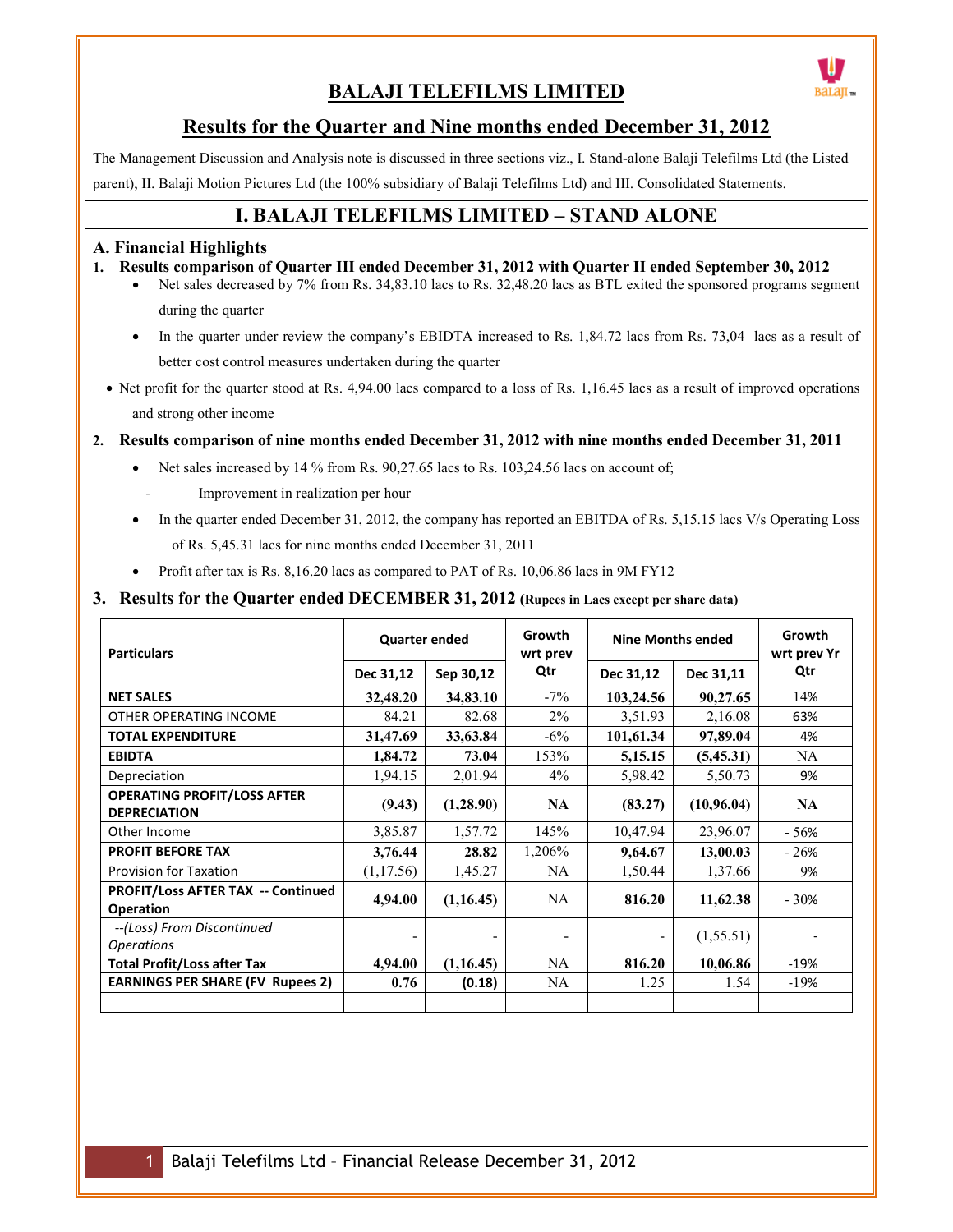

### **A) For Quarter ended December 31, 2012 V/s Quarter ended September 30, 2012**

- Hours of Hindi Commissioned programs stood at 146
- There was no programming in the Sponsored segment. The Company is in the process of identifying new concepts which will translate to fresh content

## **C) SHOW REPORT FOR THE QUARTER ENDED DEC 31, 2012**

#### **A: EXISTING SHOWS**

**1 Hindi Speaking Market - Commissioned** 

| <b>SERIAL</b>       | <b>CHANNEL</b> | <b>TIME</b>                        | <b>DURATION</b> | <b>SCHEDULE</b> |
|---------------------|----------------|------------------------------------|-----------------|-----------------|
|                     |                |                                    | (In Mins)       |                 |
| Pavitra Rishtaa     | Zee TV         | $9.00 \text{pm} - 9.30 \text{pm}$  | 0:30            | 5 times a Week  |
| Bade Ache Lagte Hai | Sony TV        | $10.30$ pm $-11.00$ pm             | 0:30            | 4 times a Week  |
| Parichay            | Colors         | $9.30 \text{pm} - 10.00 \text{pm}$ | 0:30            | 5 times a Week  |
| Kya Hua Tera Vaada  | Sony TV        | $10.00$ pm $-10.30$ pm             | 0:30            | 4 times a Week  |
| Gumrah Season II    | Channel V      | 5.30pm -06.00pm                    | 0:30            | 4 times a Week  |
| The Serial          | Channel V      | $5.30$ pm $-06.00$ pm              | 0:30            | 4 times a Week  |

- Hindi Commissioned segment continues to do well. This segment is expected to do even better going forward with the addition of two new shows
	- Jodha a first time ever costume drama on television is expected to be aired on Zee; the theme and content is based on the epic Jodha Akbar
	- This serial, being the first of its kind marks an important milestone for Balaji. The Company is focusing on ensuring strong content has placed tight emphasis on maintaining a tight control on costs to ensure its success

## **Management Discussion and Analysis on Financial Results of the Company for the Quarter ended December 31, 2012**

#### **1. Revenues**

• The Company recorded income from operations in the quarter of Rs. 33,32.41 Lacs as compared to Rs. 35,65.78 Lacs for the quarter ended September 30, 2012. In this quarter, revenues were realized only from Commissioned programming amounting to Rs. 31,81 Lacs against Rs. 31,78 Lacs for quarter ended September 30, 2012. There was no revenue from the Sponsored segment during the quarter as the Company has completely exited from this segment while partial revenues from the Sponsored programming was at Rs. 132 Lacs during the quarter ended September 30, 2012.The share of commissioned programming in revenues during the quarter has improved both in terms of volume and realization.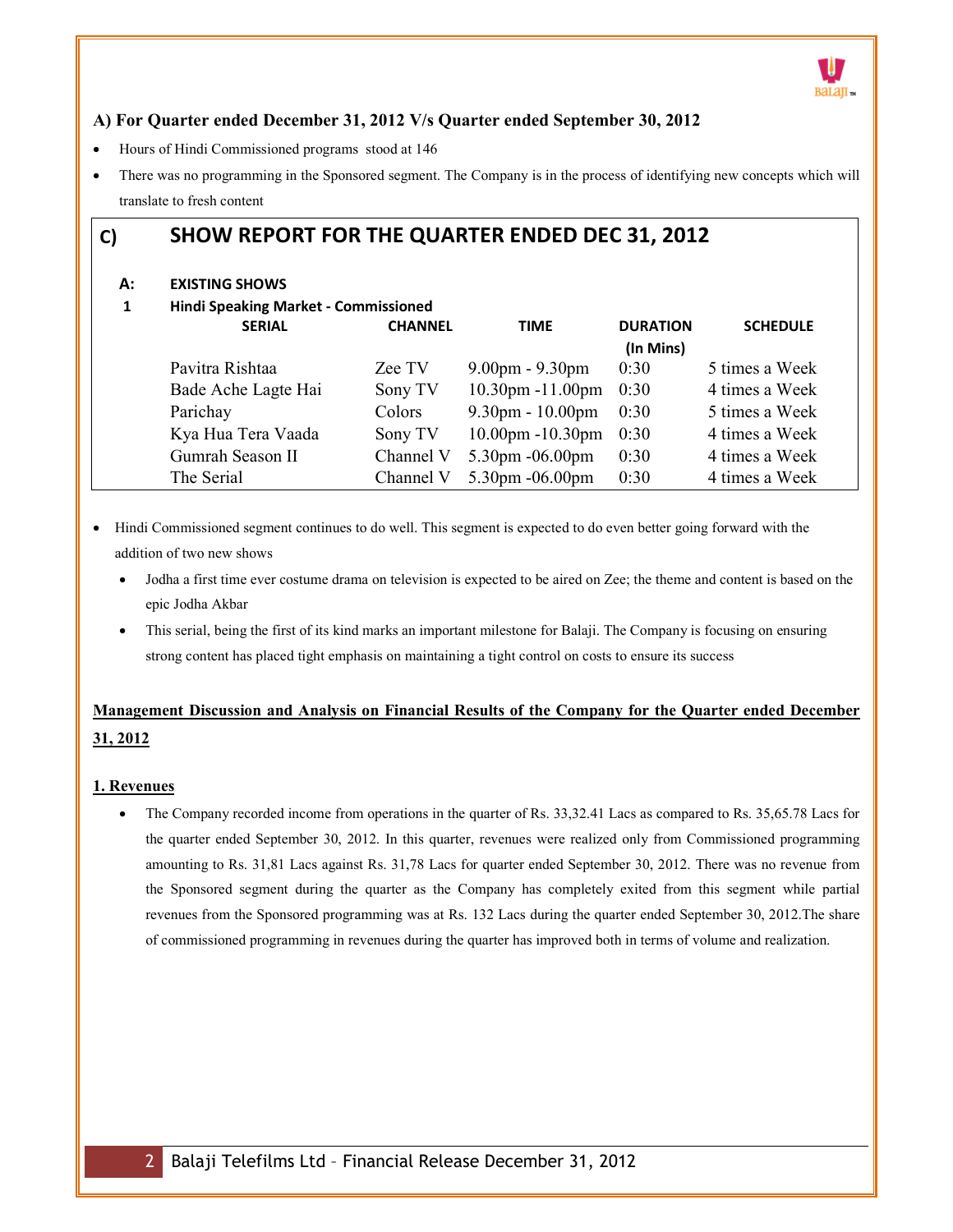The revenue-wise distribution between commissioned and sponsored programming during the quarter ended December  $3\frac{1}{20}$   $2012$ compared to the corresponding previous quarter and sequentially preceding quarter is as follows:

|                  | <b>Revenue for Q Ending (Rupees in Lacs)</b> |          |               | Percentage |         |        |
|------------------|----------------------------------------------|----------|---------------|------------|---------|--------|
| <b>Show Type</b> | <b>Dec-12</b>                                | $Sen-12$ | <b>Dec-11</b> | Dec-12     | Sept-12 | Dec-11 |
| Commissioned*    | 3,181                                        | 3,178    | 2,395         | 100%       | 96%     | 89%    |
| <b>Sponsored</b> |                                              | 132      | 308           |            | 4%      | 11%    |
| <b>Total</b>     | 3,181                                        | 3,483    | 2,703         | 100%       | 100%    | 100%   |

\*Excludes Marathi and Event business

|                  | <b>Hours for O Ending</b> |          |               | Percentage |          |        |
|------------------|---------------------------|----------|---------------|------------|----------|--------|
| <b>Show Type</b> | <b>Dec-12</b>             | $Sen-12$ | <b>Dec-11</b> | Dec-12     | $Sen-12$ | Dec-11 |
| Commissioned*    | 146                       | 145      | 120           | 100%       | 71%      | 56%    |
| <b>Sponsored</b> |                           | 88       | 94.5          |            | 29%      | 44%    |
| <b>Total</b>     | 146                       | 305      | 214.5         | 100%       | 100%     | 100%   |

\*Excludes Marathi and Event business

#### **2. Other Income**

The Other Income during the quarter increased from Rs. 1,57.72 lacs in previous quarter to Rs. 3,85.87 lacs in Q3FY13

#### **3. Gross Block**

The Company's fixed assets stood at Rs. 103,44.89 lacs as on Dec 31, 2012, this includes investment in office building, leasehold improvements, Production sets & studios, cameras & equipment.

#### **4. Investments**

As on Dec 31, 2012, the Company's total current investments were at Rs. 153,72.80 lacs largely comprising investments in mutual funds and debentures issued by other Body corporates and investment in Trusts.

As a part of the Company's efforts for effective management of its surplus funds it has invested in a fund, set up by 'Indus Balaji Investor Trust' a Domestic Venture Capital Fund registered with SEBI.

Towards its obligations as an investor in the fund i.e. 'Emerging Markets Media and Entertainment Opportunities Fund I-A',( a Scheme of Indus Balaji Investor Trust), the Company has committed to invest upto Rs.40,00 Lacs, of which the first call of Rs. 800 lakhs was invested in the year 2011-12 and a subsequent deployment of Rs.8,00 lacs during the quarter under review. The above Indus Balaji Investor Trust is managed by IPB Capital Advisors, LLP (Investment Manager) in which the Company has a 50% stake. All businesses managed by the fund are in an incubation stage and progressing well having a huge potential to scaleup.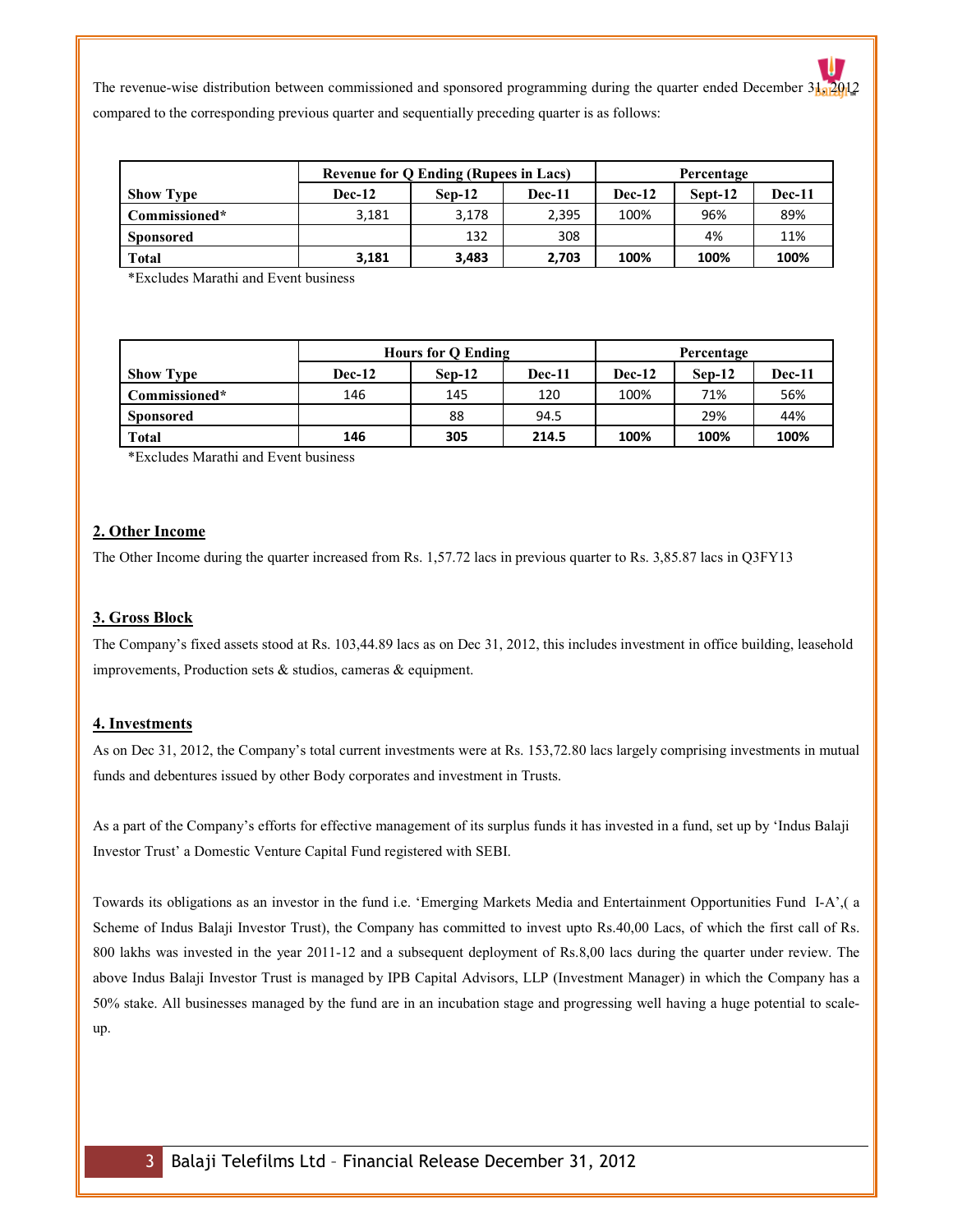## **5. Debtors**



The Company's debtors (in days of income) are at 93 days as on Dec 31, 2012.

#### **6. Loans and advances**

Short term loans and Advances

1) Advance Tax: Rs. 13,22 lacs

- A. Other Short term Loans and advances as at  $31<sup>st</sup>$  Dec 2012 amounts to Rs. 117,30 lacs of which Loans to subsidiary is Rs 109,48 lacs and others Rs. 7,82 lacs
- B. Long Term Advances as at  $31<sup>st</sup>$  Dec 2012 amounts to Rs. 20, 07 lacs

The principal loans and advances comprise of;

1) Loan to Balaji Employee Foundation: Rs. 10,00 lacs

2) Security Deposits for leased properties: Rs. 9,99. lacs

3) Capital Advances: Rs. 8 lacs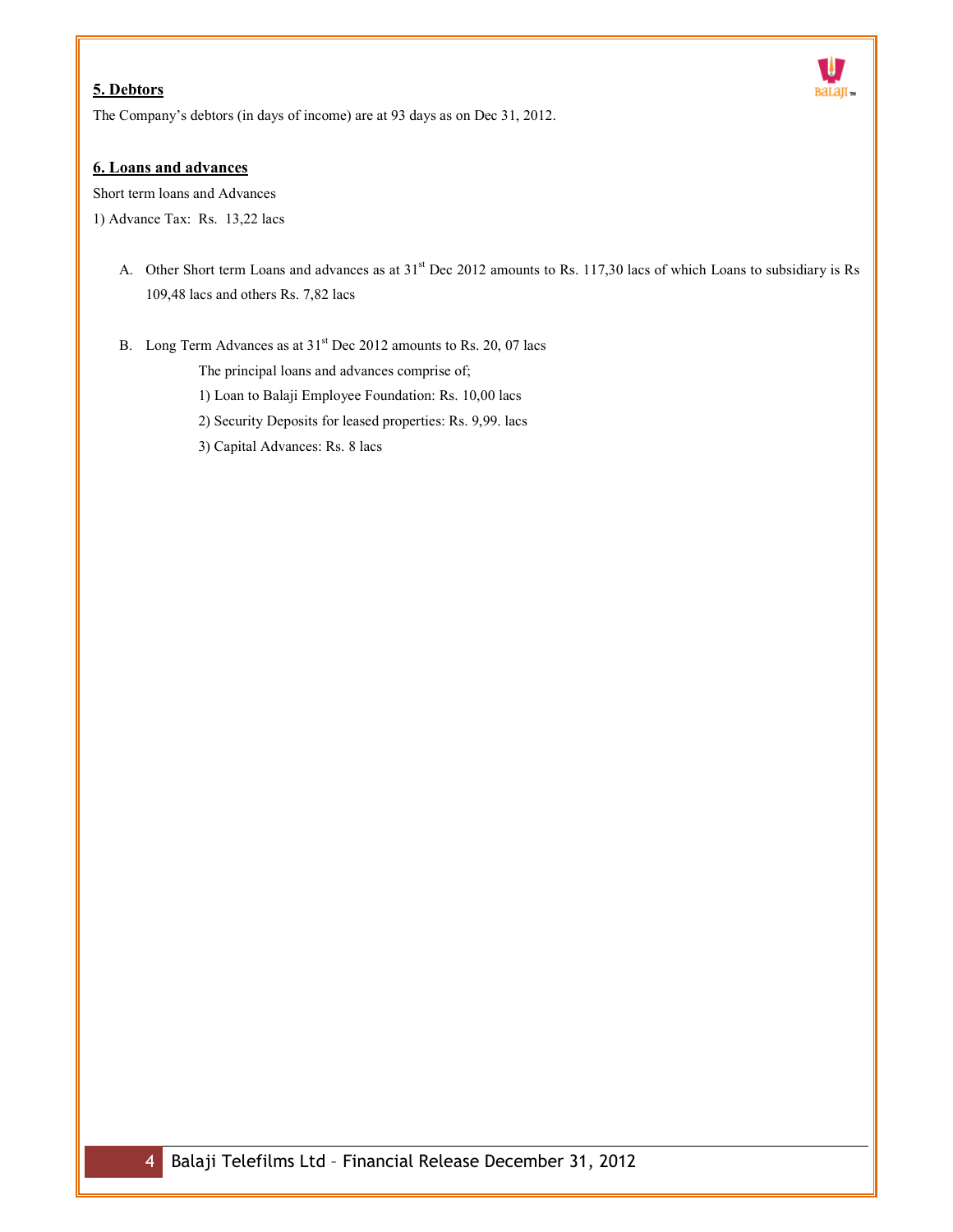

# **II. BALAJI MOTION PICTURES LTD**

In Q3FY13, BMPL received monies for the satellite rights of Kyaa Super Kool Hain Hum after receiving the necessary clearances from the CBFC and FCAT. Additionally, in line with the Company's strategic focus on derisking its financials and limiting exposure to the volatility of the environment, it has already committed a sale of rights for music, overseas and home video for 5 of its movies to be released in 2013 though the paperwork is yet to be formalized. These agreements have been entered into at attractive rates.

BMPL is also in the process of entering into agreements to license the satellite rights of three of its upcoming films.

Agreements with regard to theatrical distribution rights (for individual territories) for all the movies to be released in 2013 are proposed to be entered into closer to the dates of release.

The Company has also firmed up plans to itself distribute all its films to be released in 2013 across the Mumbai and Delhi territories - this will further enhance profitability and minimize any leakages and commission payouts.

BMPL has confirmed current teen sensation, Varun Dhawan (Student Of The Year), as its lead hero for an upcoming production in 2013.

The Company won a case against a South-based production house, Akshaya Productions, for infringing the copyright of the title of ' The Dirty Picture'.

In a short span of 3 years, BMPL has firmly established its place among the top 5 Indian motion picture studios. The youngest and fastest growing entity in the business today, BMPL has become synonymous with commercial cutting edge cinematic content supported by intensive and innovative marketing.

The studio has a number of award-winning and acclaimed box office blockbusters to its credit. Once Upon A Time in Mumbai & Love Sex Aur Dhokha set the ball rolling in 2010.

With four releases, 2011-12 saw the rapid emergence of Alt Entertainment, BMPL's alternate brand, which stands for new-age cinema with alternate sensibilities. Shor in the City, an urban drama, emerged as the most acclaimed film of the year, while Ragini MMS, a paranormal thriller made on a shoe-string budget, became the biggest super hit. Alt's foray into regional cinema with its maiden State Award-winning Marathi co-production, Taryanche Bait, was received with an overwhelming response and set new box office precedents. 2011 ended on a crescendo with the runaway success of The Dirty Picture, unarguably, the most acclaimed, celebrated and discussed film of Indian cinema. In 2012, the Company released the comic sequel, Kyaa Super Kool Hain Hum, which continued its successful track record.

The company is focusing on its development efforts to ensure a steady and creatively sound pipeline for the years ahead. These efforts would be a mix of development of concepts for in-house productions (e.g. Once Upon a time in Mumbai Again, Ragini MMS-2), co-productions (e.g. Shootout at Wadala, Lootera) and signing of key talent i.e. noted Directors and Writers.

The total expenses towards prints and advertising, pertaining to various films, have been expensed off in the quarter under review and have not been matched to the revenue of the films they pertain to, in accordance with the requirements of the relevant Accounting Standards.

The quarterly results of the company going ahead are expected to be 'lumpy' depending on the Film releases during the relevant quarters.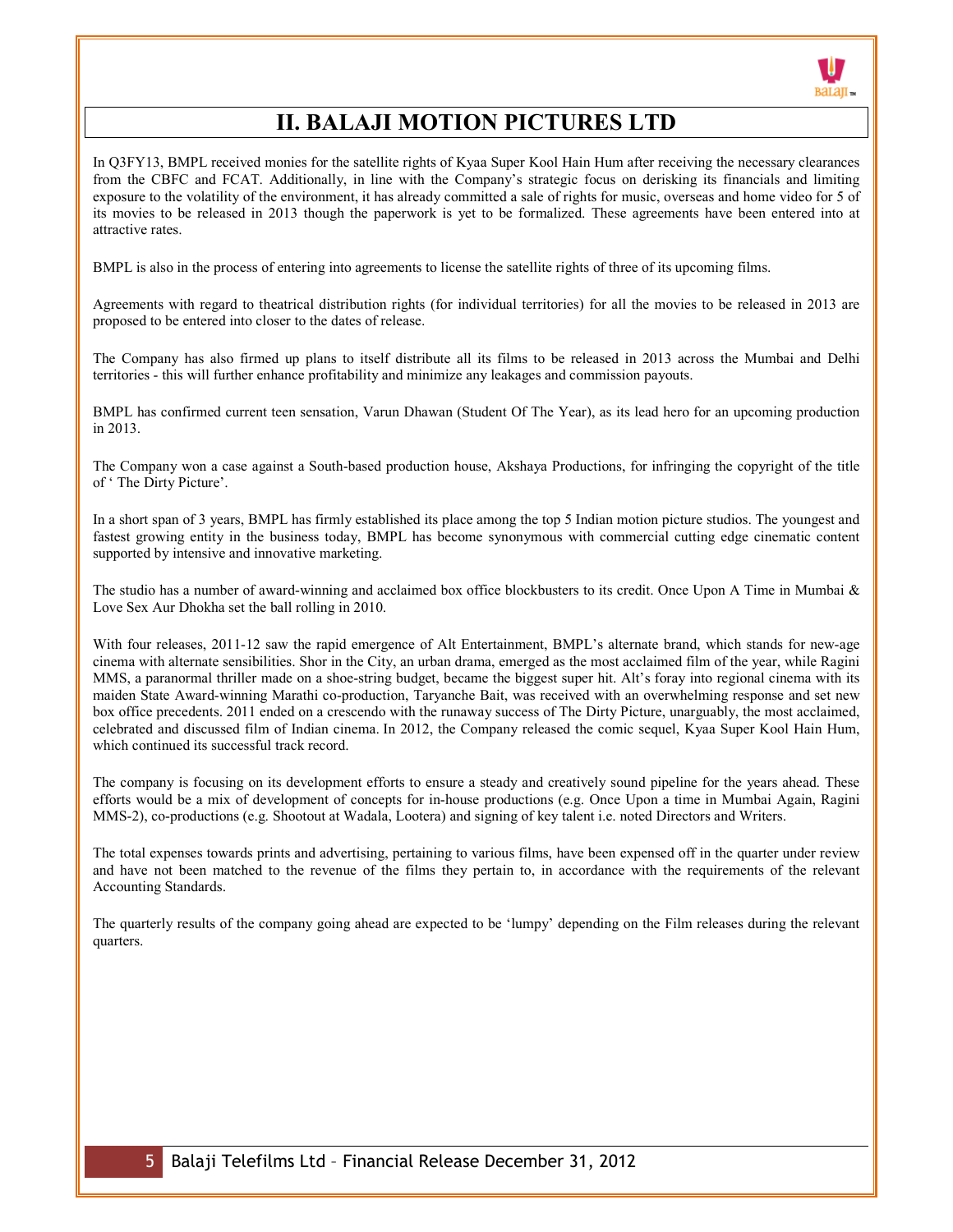

# **III. Consolidated results of Balaji Telefilms Ltd as on 31st December 2012**

#### **Results comparison of Quarter III ended December 31, 2012 with Quarter III ended Dec 31, 2011**

A) During the quarter the companies turnover decreased by 30.89% due to the following;

- Balaji Telefilms Ltd Revenues were not realized from the Sponsored segment as BTL exited this segment
- BMPL posted revenues of Rs. 13,25.42 lacs in comparison to Rs. 34,72.91 lacs as there were no movie released in the quarter. Significant revenues comprised the sale of satellite rights of 'Kya Super Kool Hain Hum' and 'Shootout at Lokhandwala'

B) EBIDTA improved from Rs. 45.66 Lacs to Rs. 7,72.53 Lacs this was due to;

- Positive EBIDTA from BTL of R s. 1,84.72 Lacs
- Positive EBIDTA from BMPL of Rs. 5,87.82 Lacs

C) Net Profit after Tax increased from Rs. 3,38.17 Lacs to Rs. 10,23.49 Lacs.

| Sr. No         | <b>Particulars</b>                                                           | <b>BTL</b><br>O3 2012 - 13<br><b>Standalone</b><br><b>Un-Audited</b> | <b>BMPL</b><br>$Q32012 - 13$<br><b>Standalone</b><br><b>Un-Audited</b> | <b>BTL</b><br>$Q32012 - 13$<br>Consolidated<br><b>Un-Audited</b> | <b>BTL</b><br>O3 2011 - 12<br><b>Consolidated</b><br><b>Un-Audited</b> |
|----------------|------------------------------------------------------------------------------|----------------------------------------------------------------------|------------------------------------------------------------------------|------------------------------------------------------------------|------------------------------------------------------------------------|
| $\mathbf{1}$   | a) Net Sales / Income from Operations                                        | 32,48.20                                                             | 13,25.42                                                               | 45,73.61                                                         | 65,82.57                                                               |
|                | b) Other Operating Income                                                    | 84.21                                                                | 2.41                                                                   | 86.33                                                            | 1,60.76                                                                |
|                | <b>Total</b>                                                                 | 33,32.41                                                             | 13,27.83                                                               | 46,59.94                                                         | 67,43.33                                                               |
| $\overline{2}$ | <b>Expenditure</b>                                                           |                                                                      |                                                                        |                                                                  |                                                                        |
|                | a) (Increase) / Decrease in stock in trade                                   | $-48.17$                                                             | $-14,75.09$                                                            | $-15,23.26$                                                      | $-7,31.79$                                                             |
|                | b) Cost of Production / Acquisition and Telecast Fees                        | 25,40.07                                                             | 19,55.90                                                               | 44,95.97                                                         | 56,11.81                                                               |
|                | c) Staff Cost                                                                | 1,83.24                                                              | 1,71.87                                                                | 3,55.11                                                          | 4,84.10                                                                |
|                | d) Depreciation                                                              | 1,94.15                                                              | 6.89                                                                   | 2,01.04                                                          | 2,50.41                                                                |
|                | e) Other Expenditure'                                                        | 4,72.55                                                              | 87.33                                                                  | 5,59.59                                                          | 13,33.54                                                               |
|                | <b>Total</b>                                                                 | 33,41.84                                                             | 7,46.91                                                                | 40,88.45                                                         | 69,48.07                                                               |
| 3              | Profit / (Loss) from Operation Before Other Income and<br>Finance Cost (1-2) | $-9.43$                                                              | 5,80.93                                                                | 5,71.49                                                          | $-2,04.75$                                                             |
| $\overline{4}$ | Other Income                                                                 | 3,85.87                                                              | 14.20                                                                  | 4,00.08                                                          | 5,14.83                                                                |
| 5              | Profit / (Loss) before Finance Cost (3+4)                                    | 3,76.44                                                              | 5,95.13                                                                | 9,71.57                                                          | 3,10.08                                                                |
| 6              | <b>Finance Costs</b>                                                         |                                                                      |                                                                        |                                                                  | 13.91                                                                  |
| $\tau$         | <b>Profit / (Loss) from Ordinary Activities Before Tax (5-6)</b>             | 3,76.44                                                              | 5,95.13                                                                | 9,71.57                                                          | 2,96.17                                                                |
| 8              | <b>Tax Expenses</b>                                                          | $-1,17.56$                                                           | 64.98                                                                  | $-52.57$                                                         | $-55.77$                                                               |
| 9              | Excess / (Short) Provision for Tax in respect of earlier years               | 0.00                                                                 | 0.00                                                                   | 0.00                                                             | 0.00                                                                   |
| 10             | Net Profit / (Loss) from continuing operations (7-8+9)                       | 4,94.00                                                              | 5,30.14                                                                | 10,24.14                                                         | 3,51.95                                                                |
| 11             | Net (Loss) from dis-continuing operations (before tax)                       | 0.00                                                                 | 0.00                                                                   | 0.00                                                             | $-16.19$                                                               |
| 12             | Tax Expenses on dis-continuing operations                                    | 0.00                                                                 | 0.00                                                                   | 0.00                                                             | $-2.41$                                                                |
| 13             | Net Profit / (Loss) for the Period / Year $(10+11-12)$                       | 4,94.00                                                              | 5,30.14                                                                | 10,24.14                                                         | 3,38.17                                                                |
| 14             | Share of (Loss) / profit of associates                                       | 0.00                                                                 | 0.00                                                                   | $-0.65$                                                          | 0.00                                                                   |
| 15             | Net Profit / (Loss) after tax, share of profit of associates<br>$(13+14)$    | 4,94.00                                                              | 5,30.14                                                                | 10,23.49                                                         | 3,38.17                                                                |